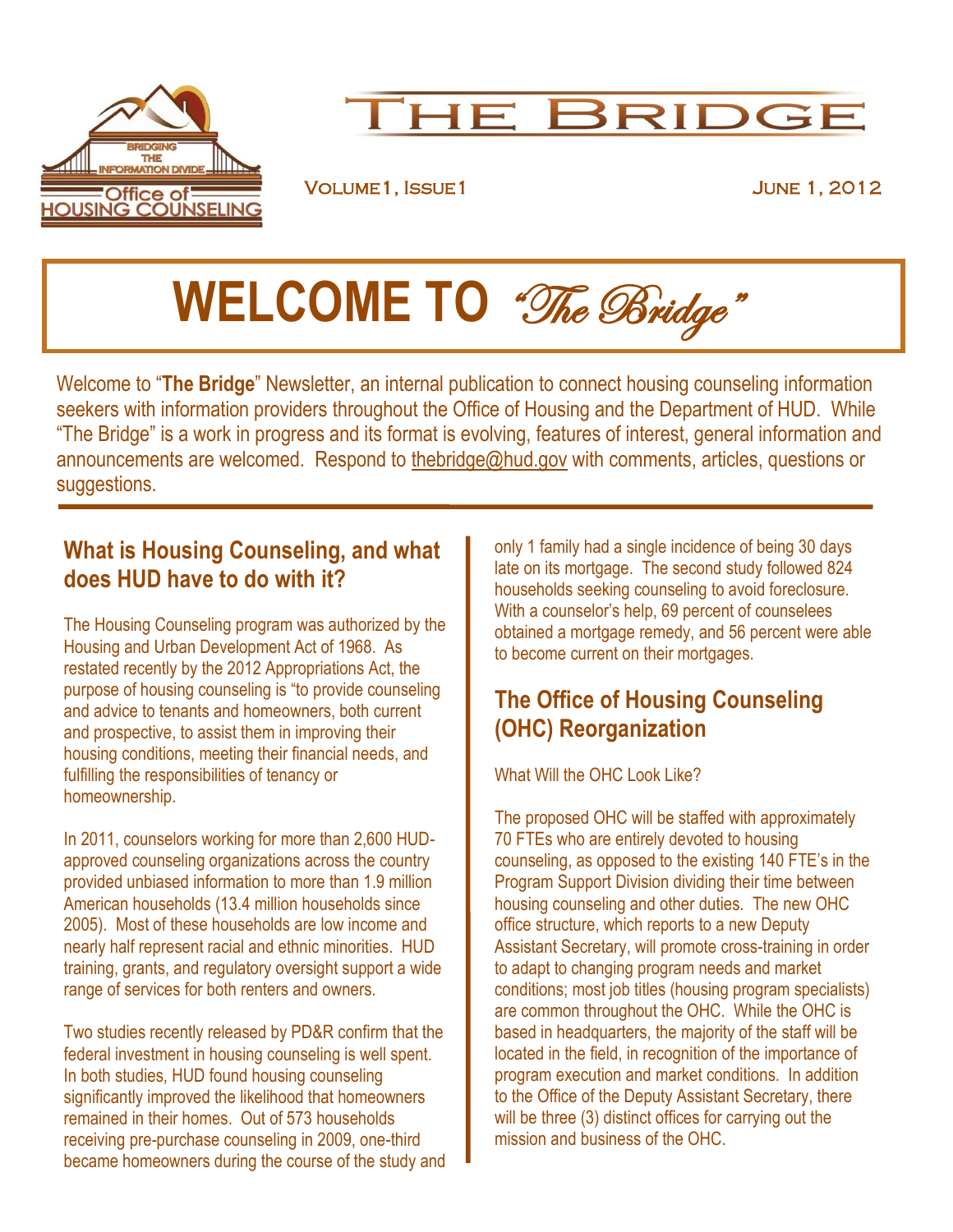**The Office of Policy and Grant Administration** will be responsible for research, program policies and procedures, grant administration, and coordination with other programs. The Office of Policy and Grant Administration will be responsible for gathering data on the impact and outcomes of the HUD housing counseling program, and designing metrics and indicators to measure the program's efficiency and effectiveness. Working with HUD Office of Policy, Development and Research, the office will disseminate internal and external studies on Housing Counseling and will identify gaps in the literature and initiate or support research to fill the gaps. The Office will be responsible for program evaluation based on best practices and outcomes measures, and will initiate new policies and rulemaking to further the goals of the program.

**The Office of Outreach and Capacity Building** will be

the point of contact for external partners of the Office of Housing Counseling, including Local Housing Counseling Agencies, HUD Housing Counseling Intermediaries, state and local government, other federal departments, lenders, property owners, legal services providers, and other real estate and housing professionals. The Office will use research and program results from the Office of Policy and Grant Administration to promote the creation of additional housing counseling capacity for underserved areas and populations; train partners in housing counseling programs and practices; and support campaigns to promote customer awareness of housing counseling services. The Office of Outreach and Capacity Building will promote the development of common materials, best practices, peer sharing and learning, and create communication channels so that

HUD can quickly identify and respond to common needs and issues. The Office of Outreach and Capacity Building will assist in developing policy and rulemaking, data analysis, research projects, oversight, grant administration and certification programs of the OHC.

**The Office of Oversight and Accountability** will

monitor the compliance and effectiveness of HUDapproved agencies and counselors. It will gather data and prepare reports on the activities and outcomes of housing counseling agencies. The Office of Oversight and Accountability will administer the contracts and certification programs of the OHC, ensuring that new and existing agencies meet program standards through onsite and remote reviews, spot-checks, risk-weighted analyses, and proposing new program standards to meet changing needs and conditions. The Office will recommend and implement sanctions for noncompliance as appropriate, and will recommend modification to training, materials and policies based on the results of its evaluations. The Office of Oversight and Accountability will assist in developing policy and rulemaking, data analysis, research projects, outreach, training, and grant administration programs of the OHC.

#### **What Is the Status of the Reorganization?**

**Approval of the Reorganization is pending in Congress. In the meantime, pre-decisional discussions have commenced with the various unions and plans for identifying staff and management are underway. Staff will be detailed within the Office of Single Family Housing in order to commence work on Dodd-Frank mandated initiatives. Once congressional approval has been obtained, detailed staff will be reassigned to the Office of Housing Counseling. Watch for specifics on the detail process in the next issue of "The Bridge".**

**On a parallel track, existing staff has already tackled major program initiatives, including a dramatically reduced turnaround time to award grants in 2012; financial training for intermediaries; and increased visibility for housing counselors through White House Champions of Change recognition event in Los Angeles.**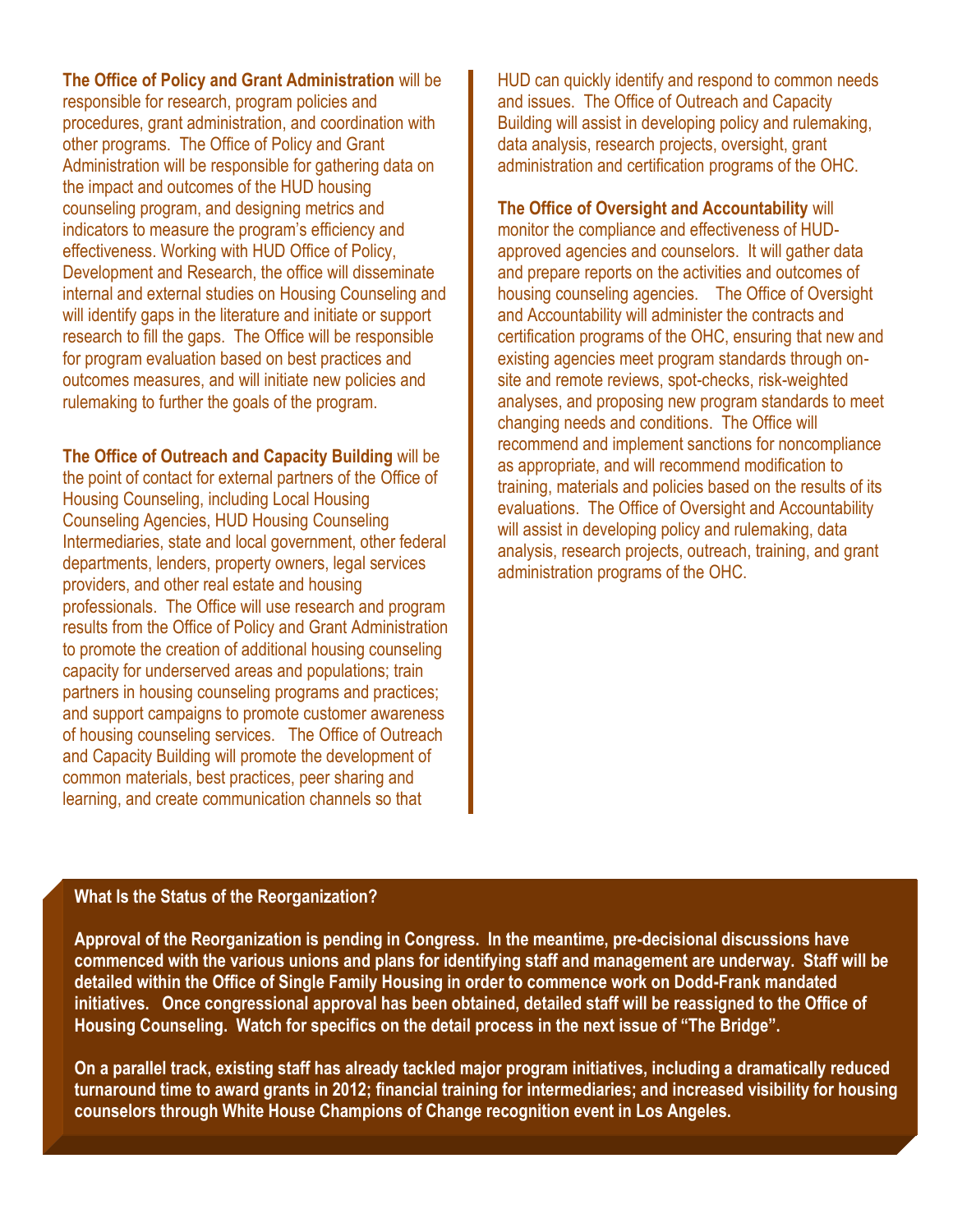# **FEATURE ARTICLES**

#### **Success Teams – Getting to Solutions By Brian Siebenlist**

On Wednesday, May 2, 2012, the Office of Housing Counseling held the kick off meeting for three *'Success Teams'*, structured working groups formed to rethink and propose creative solutions to some of the most challenging issues facing the Housing Counseling Program. The Success Teams, on average, consist of a balanced group of 12 - 15 internal and external stakeholders. Each is led by 2 team leaders, who also have 2 coaches they can use as a resource. The three teams, their general goals, and their respective leaders include:

- *Team Golden Eye – Show me the Money* (Steve Mares, Stephanie Williams)
	- o *Goal* =Improve the grant making process
- *Dancing with Systems* (Anita Olson, Bobbie Thomas)
	- o *Goal* = improve systems to reduce resources (HUD and Partners) spent on administrative work and increase resources spent on benefiting consumers
- *Meaningful Measurements* (Beth Cahall, Loraine Griscavage-Frisbee)
	- o *Goal*=improve the measurement and reporting of the impact of the Housing Counseling Program

The teams have been challenged to: examine their respective issues from various perspectives; brainstorm regarding, and test, potential creative solutions; and develop an implementation plan that results in a measurable outcome. This outcome will be in the form of a SMART Goal – Strategic, Measurable, Aggressive yet Achievable, Realistic and Time Bound. A guiding principle for the Success Teams is to be a high-impact but relatively low effort project. The innovative Success Team will provide a model for policy analysis, process reengineering, and information gathering that can be replicated in the future to address other major challenges facing the Office of Housing Counseling. Currently, after having conducted numerous team discussions and research, the teams are drafting their initial findings to share what they have learned to date. They are narrowing the specific problem they will tackle, identifying potential solutions and developing a plan to test the potential solutions.

On July 11, 2012, the Success Teams will present a 2 page paper and 10 minute presentation to a panel of "celebrity" judges, including the Acting Assistant Secretary for Housing, Carol Galante. A winning team will be selected – however, everyone wins if the 3 proposals get adopted and implemented, and the Success Teams' project results in homeowners, homebuyers and renters being counseled more effectively and efficiently.

**The Counseling World is All Abuzz About the AG Settlements-What Are They? By Ruth Roman**



On February 9, 2012, HUD along with the Department of Justice, other federal agencies and 49 state and the District of Columbia attorneys general announced a landmark \$26 Billion settlement with the five major mortgage servicers for mortgage loan servicing and foreclosure abuses. The agreement provides substantial financial relief to homeowners and establishes new homeowner protections for the future. \$2.66 Billion of the settlement was provided in cash payments directly to states. The states can use these funds to assist distressed homeowners in a variety of ways including funding housing counseling services, state and local foreclosure assistance hotlines, state and local foreclosure mediation programs and legal assistance programs.

Since the settlement was announced, HUD was approached by different stakeholders including attorneys general, state housing finance agencies, housing counseling agencies to discuss strategies to effectively expand the provision of housing counseling services in communities across the country using mortgage servicing settlement funds. HUD hosted several conference calls with stakeholders to discuss its experience with program design and best practices in the housing counseling industry as well as explore opportunities and challenges to effectively and efficiently utilize the settlements to assist homeowners. In addition, HUD Secretary Shaun Donovan co-hosted roundtable discussions about the settlement with attorneys general in several states to answer questions and get feedback from key stakeholders in local communities.

Some states have already publicly announced a commitment to utilizing funds to expand housing counseling services. For example, on May 30<sup>th</sup> the state of Maryland announced that \$54 million of its settlement funds will go toward providing more housing counselors and legal aid services to assist distressed homeowners. HUD is optimistic that many of the states that participated in the Settlement Agreement will choose to allocate funding to support an expansion of housing counseling services to homeowners affected by the housing crisis and HUD is prepared to collaborate with our partners to support this important work.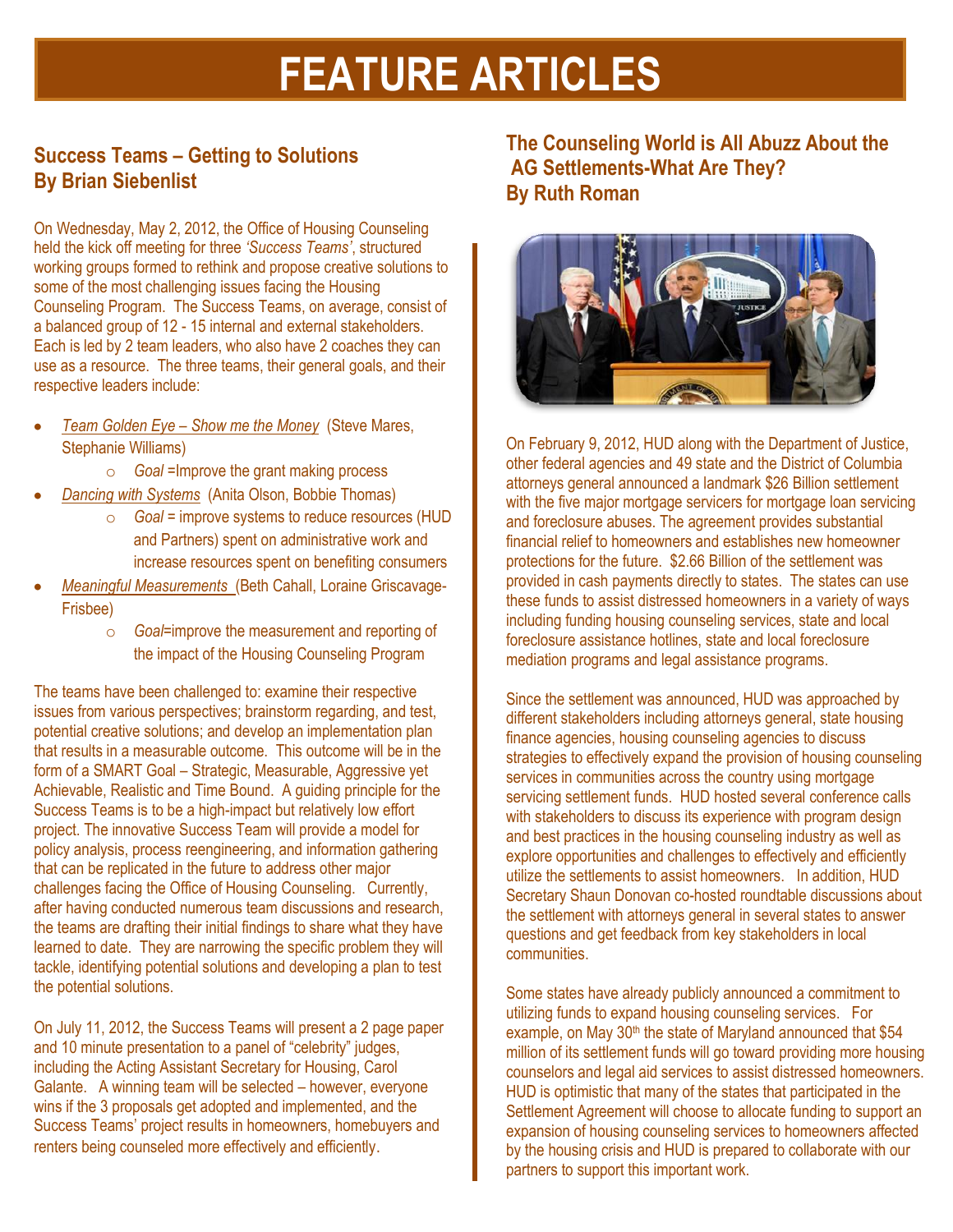

**Organizing for Effective Housing Counseling – The Mandate**

HUD has embraced the opportunity to reinvigorate the Housing Counseling program to face the economic hardships caused by the recession, and streamline its core functions. The Office of Housing Counseling is a statutory mandate, but it is also a chance to reevaluate and re-boot the relationship between HUD and the 2,600 approved counseling agencies that provided services to nearly 2 million households last year.

In order to begin reorganizing our program, we realized that we needed to have a deep understanding of the reasons that the program exists, and the value it brings to consumers. We started with listening tours across the country, hearing from HUD staff, from counseling agencies, state and local government, and private industry partners about the value of housing counseling and the role that HUD can play.

We learned a great deal. We learned how important housing counseling was to families: how objective and knowledgeable counselors helped families to understand budgets, assets and debts, and housing quality and affordability. We heard how housing counseling could transform families by serving as a gateway to housing assistance and social services, and how counselors identified and prevented scams. We also found out where HUD was a barrier, and where HUD was helpful in supporting the work of housing counseling.

Reorganizing HUD to form the Office of Housing Counseling offers many opportunities:

- Creating a national advisory board of prominent stakeholders
- Increasing the visibility of housing counseling so that it no longer is the "best kept secret" for families facing housing and financial challenges
- Expanding the opportunity to embed HUD-approved counseling in other housing programs and policies
- Providing a national network of HUD-approved counseling agencies to share model programs and best practices in order to provide a continual feedback loop for program improvement
- Researching the effectiveness and impact of HUD's housing counseling program for households, neighborhoods, and the local economy

HUD's housing counseling program has a superb track record over 45 years to all types of households facing all types of financial and housing challenges. The success of the reorganization will be measured by each family that makes better financial and housing choices with the help of a housing counselor supported by HUD.



### **Housing Counseling: WHY?**

**By Sarah Gerecke**

HUD's housing counseling program dates back to the Housing and Urban Development Act of 1968. The birth of the program occurred during a time of civil unrest, depopulation of urban areas, loss of a manufacturing employment base, and calls for desegregation of housing and schools. Housing counseling, then and now, was a vehicle to help people understand how to obtain, retain and sustain their home. From the very beginning, housing counseling addressed the needs of all families (no income test), but with a special emphasis on low-income, minority and other underserved families. The program was designed to address a wide range of housing needs, including both ownership and rental housing.

Although the program was born during an era of redlining and civil rights, it has endured for 45 years because of its flexibility to meet changing needs over time. However, the challenges associated with the Great Recession exposed vulnerabilities in the program at a time when it was most needed. Anecdotally many counseling agencies raised concerns about abusive lending products, disparate impacts in minority neighborhoods, and fraud long before the bubble burst. Unfortunately, federal support for housing counseling was perceived as marginal. Dollars for grant support shrunk, while paperwork burdens increased. Some of the program difficulties had external roots, such as increased congressional scrutiny of the program and industry resistance to an expanded role for housing counseling during a hot mortgage market. And HUD's investment in the program could not keep up with the increased need for automation and data collection. For example, the HUD counseling grant awards occasionally took place a full year after the federal appropriation, after an extremely labor-intensive application and scoring process.

By 2010, Congress expressed its frustration by eliminating the appropriation for housing counseling grants and questioning several key aspects of the program. In the summer of 2010, the Dodd-Frank Act officially established the Office of Housing Counseling within HUD, specifying in great detail the functions of the program and elevating the visibility of the program.